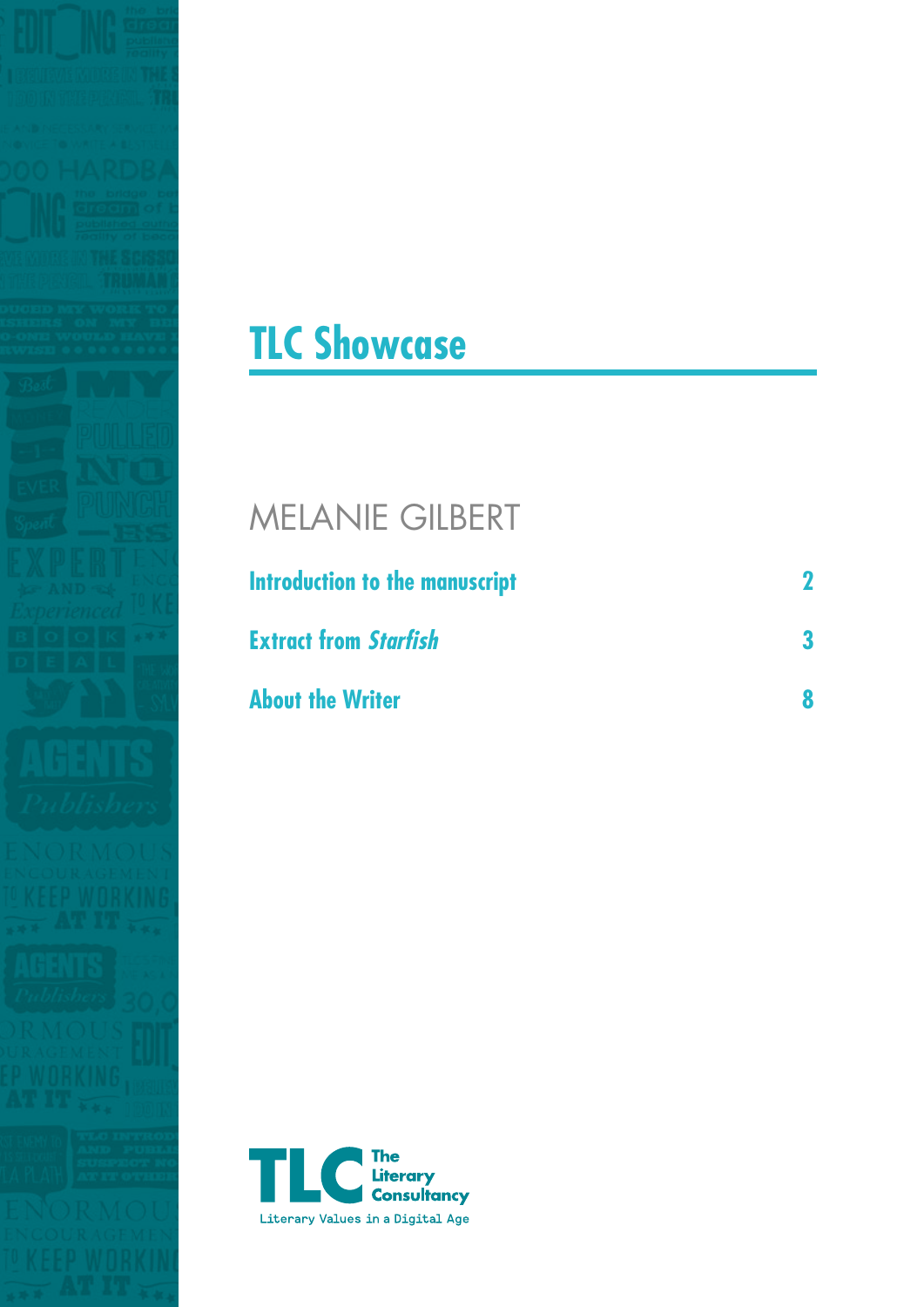## **Introduction to Starfish**

Starfish is the novel I have been meaning to write all along. I have always thought<br>of myself as a writer: kept a diary, dipped my toe in freelance journalism, tried poetry (but never felt I knew what I was doing with it), and wrote stories, most of them unfinished because they didn't really have a point. I was mainly writing to be a writer, rather than because any of it demanded to be written.

In 2008 I was working in a secondary school teaching refugee and migrant students from all over the world, and listening to a great many stories. I made notes; I wrote poems. Then I met a sixteen-year-old who crystallised everything: his was the story that had to be written. So I wrote it, mostly in bed at night after work. That first manuscript, as several agents kindly told me, was messy, perhaps not surprisingly. A very lovely reader at TLC gave me feedback and off I went again, pursuing the thread I was after. I was a runner up in the Bridport Prize in 2016, which kept me going – but runner up, not winner, and still *Starfish* was going nowhere. I went back to TLC. This second reading was tougher, but helpfully so. After some painful but necessary editing and some plot changes, *Starfish* is now finished. Or at least, I am finished, so it must be.

*Starfish* is no longer the story of the sixteen-year-old boy who set it all going: it is a novel, and in the process of writing I have drawn on many other experiences and stories, and changed a lot of things. He has changed, too. He's now a young man with a family, but we remain the best of friends because, despite all the changes, we still see life the same way.

.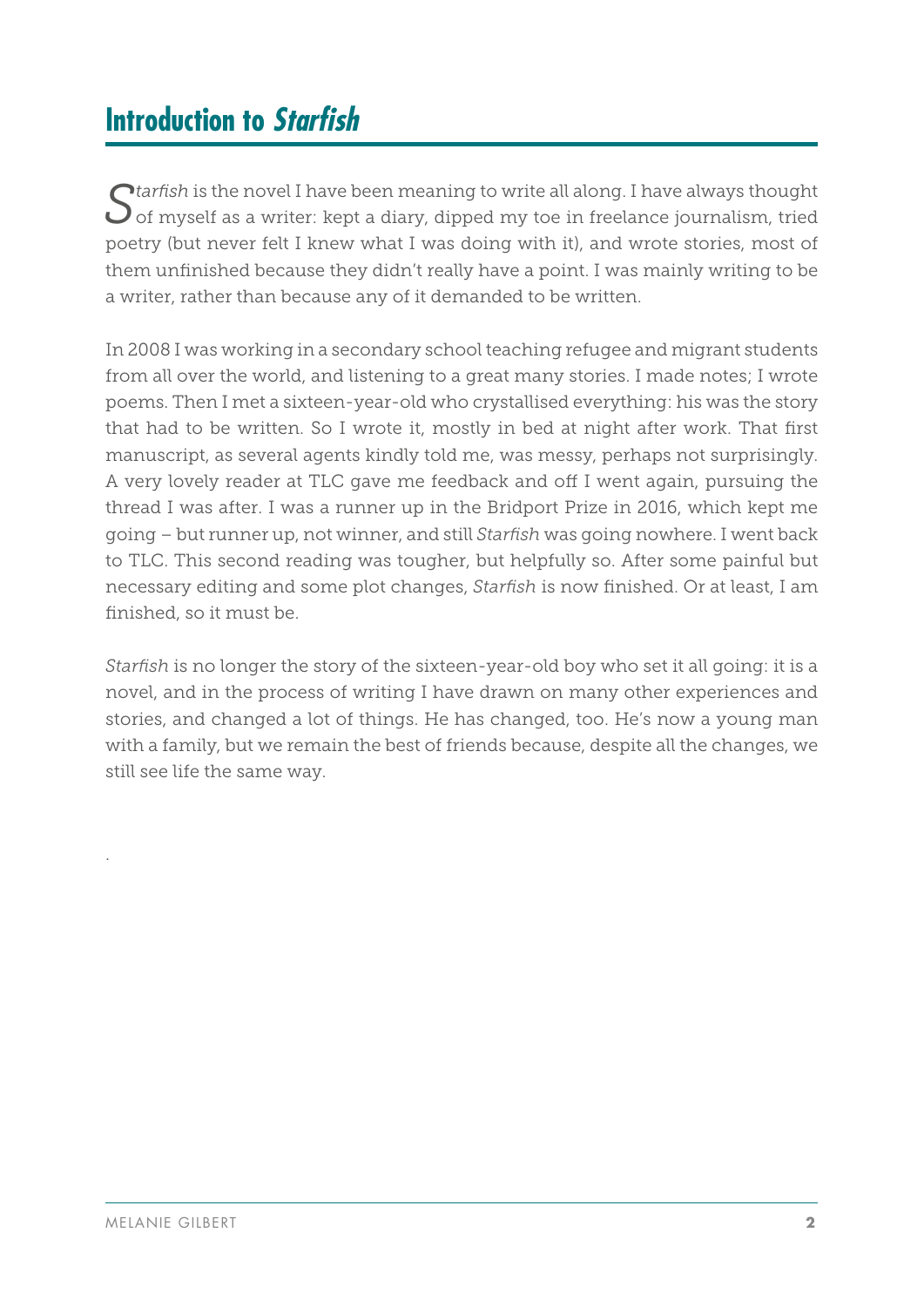## **Extract from Starfish by Melanie Gilbert**

*Sher, a Kurdish asylum seeker from Iraq, has just finished a counselling session accompanied by his school teacher, Jane Godwin. It didn't go well.*

As soon as we leave the building he lights a cigarette and puffs hungrily. He sags against the wall, spent. I feel pretty much the same, overwhelmed on his behalf, and relieved that the session of half-sentences and near-tears is over, for both of us. The bell has sounded, and school is out. We are released from the strain of trying to find a reason why; it is more than enough just to taste a cigarette, and feel the wind on your face as you step outside, and know that you are still living. The rest is too difficult to tackle.

*I thought* …. I say after a few puffs, *I thought you said your father was dead*. Sher stares at the sky and draws deeply on his cigarette and there is a long, still silence and then he turns his head to look at me and this look has confession and defeat and defiance all layered into it, as deep as the night sky. He says

*My mother too. I never have love of mother. Never.*

*Oh. So why did you tell Marina that your parents were OK?*

He sighs and puffs hard. *I am liar boy, I am lyin' to her.*

*Why?*

*It's just too hard to say. She is nice person but she is doin' her job and I don't wanna be like a …. I'm just not gonna do it. Sorry.*

*It's OK.*

*You wanna know what's happen to my mum and dad?*

*If you want to tell me.*

*My mum she died when I was a little boy. Maybe about two years old.*

*After your father?*

*Yes.*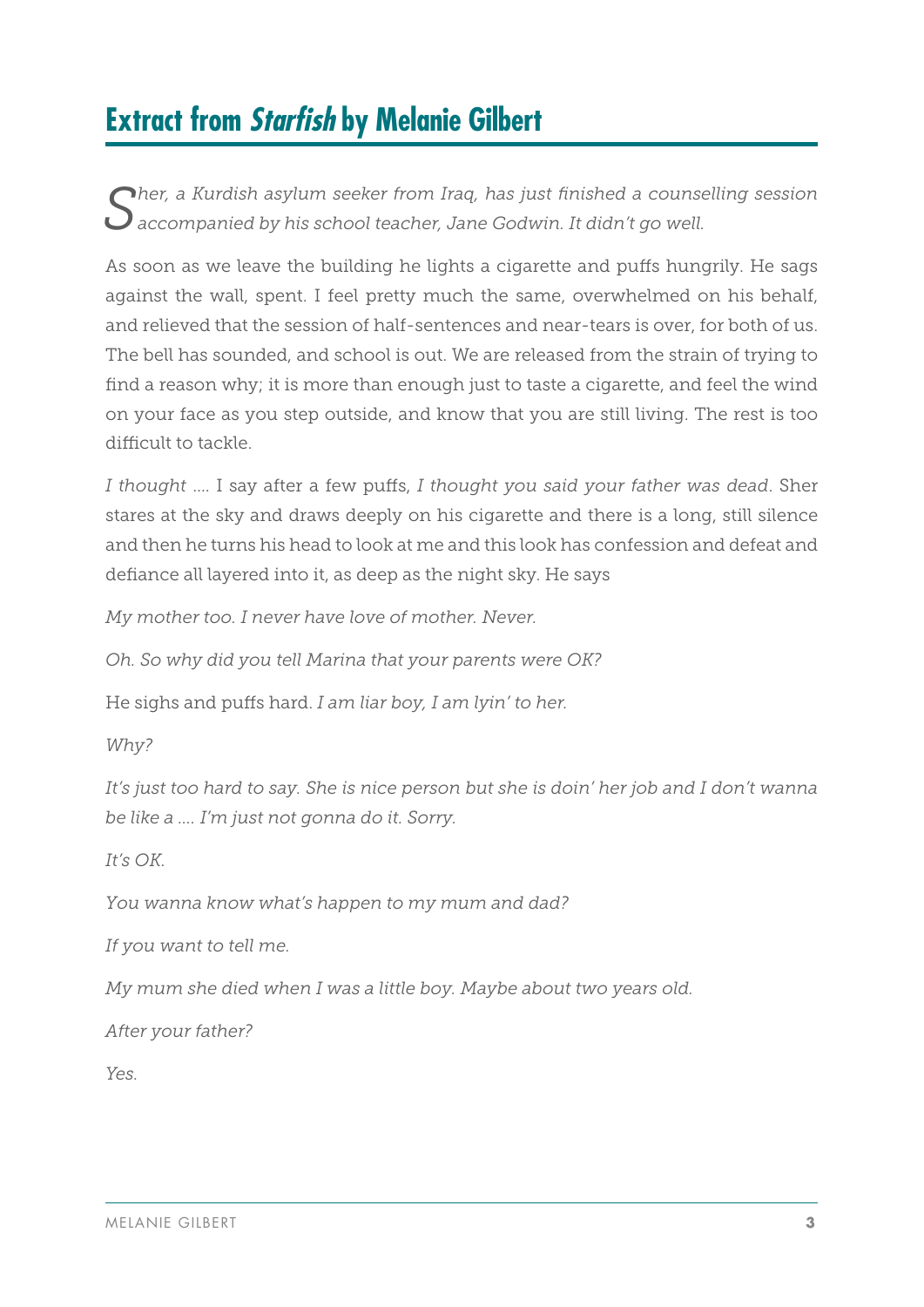*And was she murdered too?*

*She died from an illness. But people said my uncle poisoned her.*

*Which people?*

*People in the village. They think he poisoned her.*

*So what happened to you and your brother then?*

He looks surprised by this question

*We live with my uncle and his wife.*

*With your uncle? After he had murdered your parents?*

*Yes. I thought they were my parents. I didn't know anything until I was older. They told my brother and me that they was us parents, and their children was us brothers and sisters. All one big family!* and he guffaws grimly.

*My father got all the land and the money from his family. His brother was very jealous. His name is Abdul. He was jealous and so he murdered my father and took all the*  land and all the money. But he was afraid of my mother because she knew something *about it, and people in the village were saying bad things about him. And also my brother Kawa and me, when we grew bigger, we was going to have to fight him, for …. for revenge. This is what happens with Kurdish people. If you know about it, you have to make revenge.*

We start walking, slowly, up the road. We are not far from the churchyard so we head that way. It is a mild afternoon and there are early spring flowers among the headstones, camouflaging the beer cans and syringes and condoms. We find a stone bench.

*He poisoned my mother, slowly, slowly so that people would think she had got sick and died. Then he bring me and my brother to his own family, because he want to*  look like he's being a good man, you know, a kind uncle. He tell everyone he want to look after his poor little nephews. Actually he wanted to give us lots of work to do on *his land, and also he wanted to shut us up, so we wouldn't know anything about my father and we wouldn't say nothing. He is a big, big bastard. You can't imagine what a bastard he is, because you are a nice person and he has just nothing nice in him at all. Not one little thing.*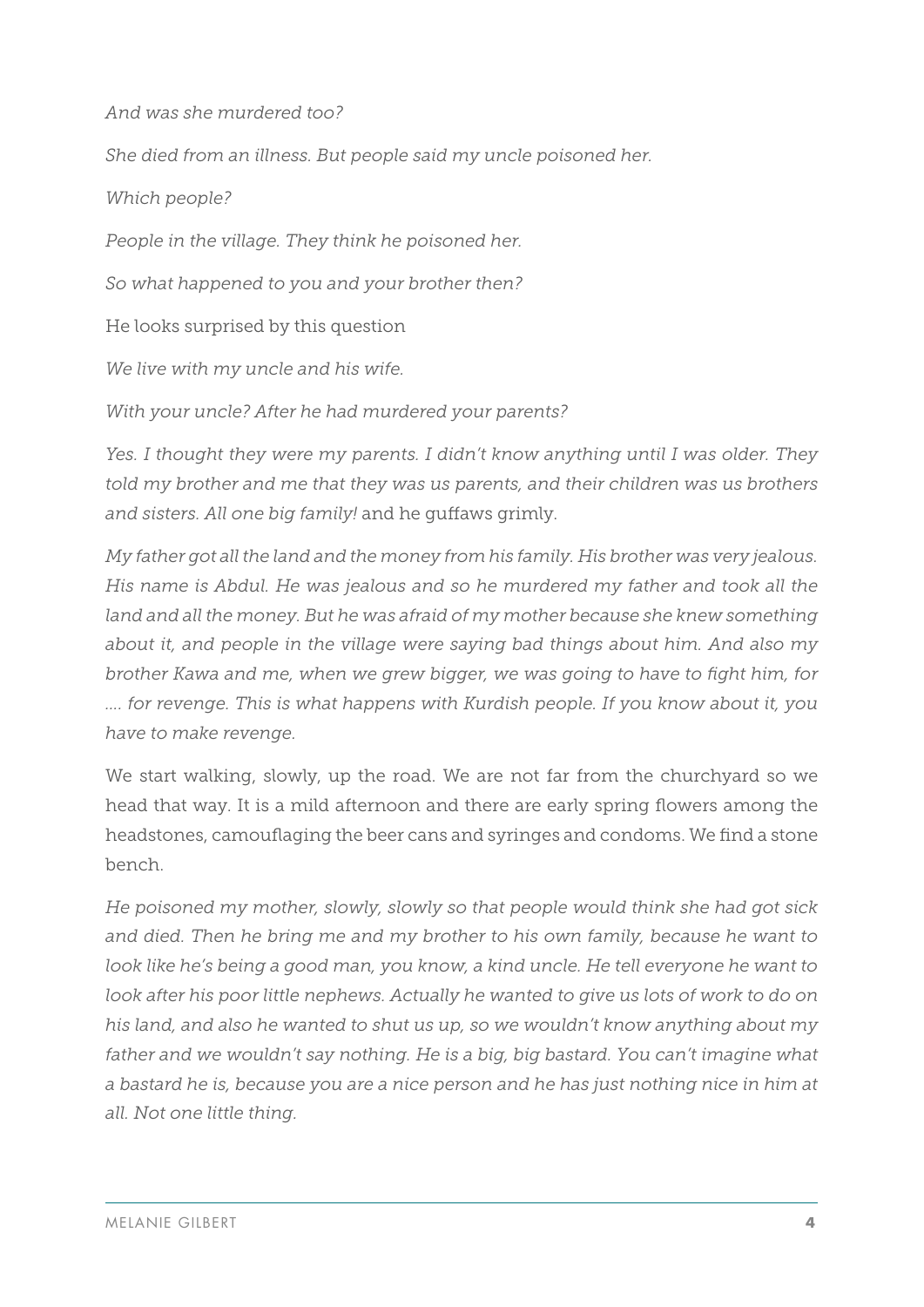A raven caws loudly in the yew trees by the church. We watch it flap away across the sky on ragged black wings.

*My Uncle Abdul, he was a rich man, a big guy, you know, everyone did what he told them to do in that place. He knew lots of people in the army and the police. People kept their mouths shut because they was afraid of him. Also he has a wife and she is very quiet, very sweet, but when they are at home and the door is closed, she tells him what to do. She is very bossy but she does it like a woman, you know, she doesn't show she is the boss. But really she is a big guy just like him. She want her family to be the best, the richest, the most powerful people down there, in that place. She is very jealous.*

*So when we are six or seven years old, me and Kawa, we are looking after the sheep. We went into the hills with the sheep for days and days and more days, and they give us nothing to eat, we just have to find food and we have a gun. They don't wanna*  look after us, and they want us to work. When people come to the house they make *a big fuss and they give us nice food and that, but when there is no-one there, they forget about us. They don't wanna think about who we really are.*

*One day when I was twelve years old I was looking after the sheep in the hills and I don't know where Kawa was, he was doing something else. I met this crazy man, he was quite famous in our village, and he was completely crazy. He used to swear at everyone, you know, just for no reason he would swear at you. You walk past him and he shouts Fuck off! at you as loud as he can. Some people gave him food, and some people they throw rocks at him. I thought he was quite a nice guy, really. He was very old. He was sitting on a rock and staring at the ground, and you know, he was …. there was water coming out of his mouth….*

#### *Dribbling?* I say, and Sher says

*Yeah, he was dribbling a bit, and his hands was shaking. I came up close to him and he pointed at the ground and he said 'There's blood here'. I didn't understand what he was saying, I thought it was just rubbish, but he said 'There's blood in this land. Your blood. Your father's blood.' I was just feelin' like I was going to faint, there was no noise, just the sheep and this crazy man was lookin' at me. So I ran away, and I went and found Kawa and I told him what the man said, but Kawa said it was rubbish. Forget it.*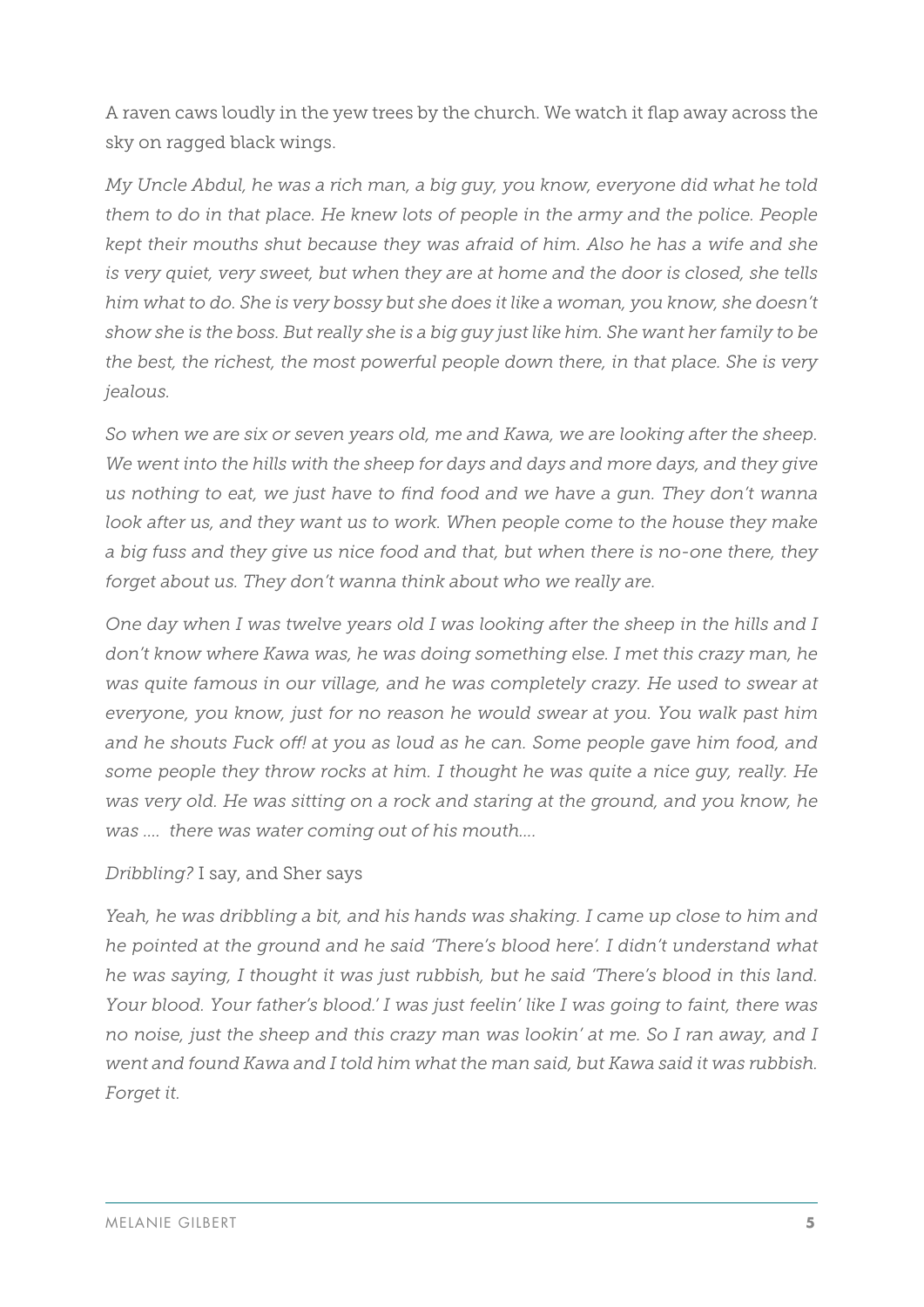*But I couldn't forget about that. People in the village, sometimes they said things that I didn't understand. They said 'You look like your father'. My sister she said that people in the village told stories about a murder, and said that we weren't really brother and sister, we were cousins. I believed her because I just thought we seemed different from my other brothers and sisters. My uncle and aunt didn't treat us like their children.*

*I was really angry. You can't imagine how angry. I was so angry I wasn't even scared, and one day I told my uncle: 'I know who you are. I know you killed my father and mother'. He hit me, and he knocked out my tooth and when I was on the ground he kicked me. I thought he was going to shoot me with his gun, and when I got up and ran away, he did try to shoot me, but he missed.*

I couldn't go back to the house, not ever again. He would kill me. But I had nowhere *else to go. I was twelve years old and everyone knew my uncle and they were scared of him. So I had to go back, but after that he hated me and he hit me. He was always hitting me and I was always running away from him. He is one fat bastard. Kawa was scared.* 

*When we was older, I was about fifteen, we went to our other uncle, and he helped us. He said we can borrow some money so we can get out of that place, and when we get enough money we can pay him back. We said OK, and we gave the money to those men – those criminals, they do these things for you, they take you over the mountains to Turkey. But one of them, he steal Kawa's money so Kawa couldn't get out, and when I found out I was already in Turkey on my own, so I couldn't do nothing.*

Sher's head goes down and he fiddles urgently with his shoelaces. His voice comes out as a mutter, close to the ground. I have to strain forward to hear him.

*They take me to Turkey and they put me on a truck and I don't know where I'm going but sometimes it's Greece and then it's Italy and it's a city I don't know where I meet some Kurdish people who help me, and I meet some bastards who steal my food and stuff. They … Kawa he phonin' me sometimes he stay in my country he tell me he say he lookin' for work and he my cousin she phone me my uncle she don't know what happen but they people down there they sayin' he killin' my brother then he OK I dunno ….*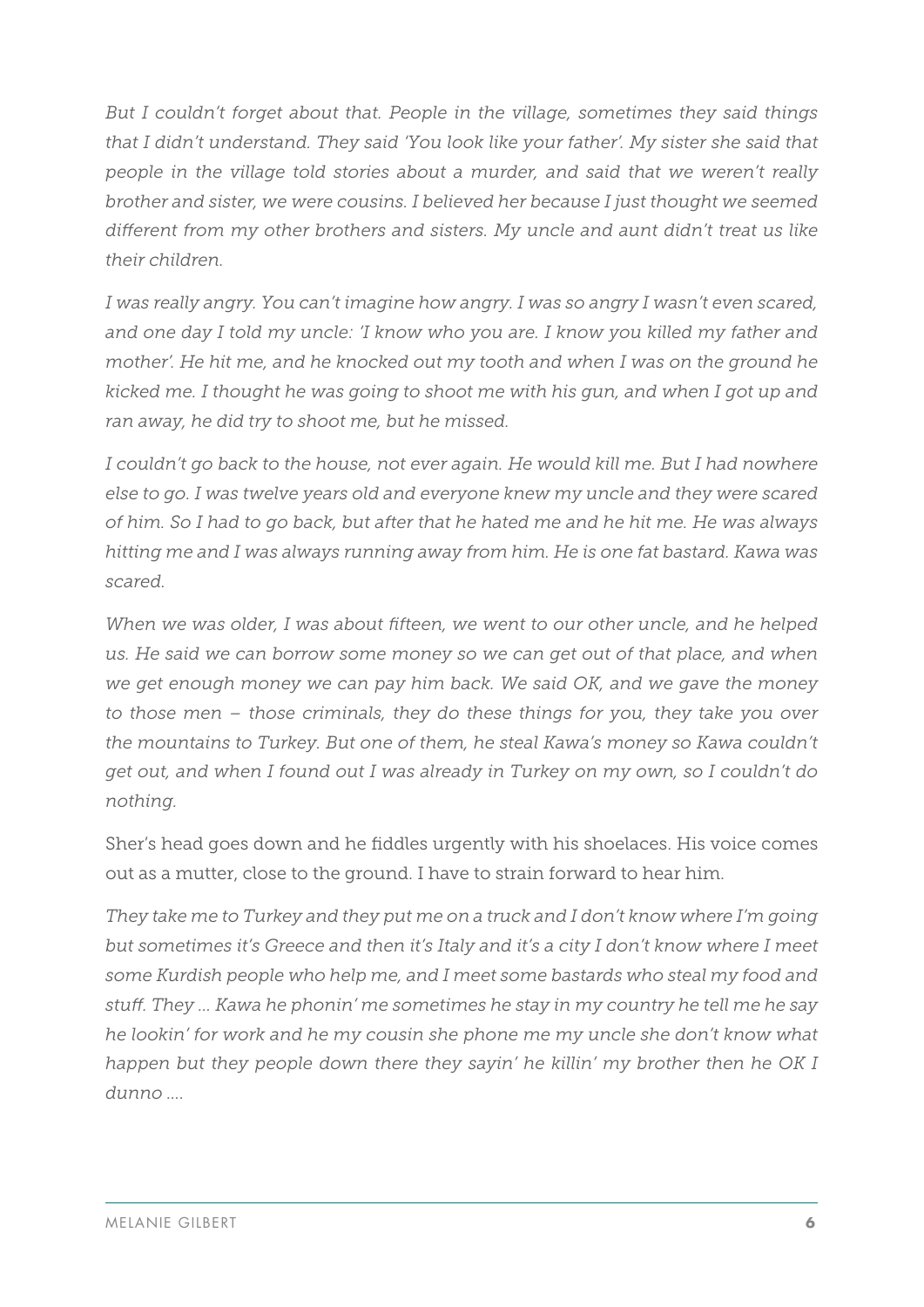*It's OK*, I say. *It's OK*. He winds his shoelace around his finger until it turns white and for a while he says nothing. Two boys pass by bouncing a ball and swapping goal stories.

*I go to UK, I go to Dover, I tell them I am from Irag but they don't believe me, they send me back to France. Some other Kurdish people, they tell me 'You have to say you are from Syria, then they will listen to you.' So I say I am from Syria, and I am sixteen years old, and there is a war in my country, so they let me stay. They take me to social services, and they find me a place to live.* 

This was the Sher that had dropped, like a bird whose internal compass had failed in flight, into school and my office, where he had pushed up the sleeve of his shirt. At that meeting I had seen burn marks and the tracks of tears; he had seen a face that might have been his mother's, and heard a voice that might be persuaded to forgive, because he knew it had pity in it. We had both been looking. I had found a cause to support; Sher had found a sanctuary.

Sher stands up abruptly, the shoelace trailing. His fingers have already reached the packet of cigarettes out of his pocket, and he says *I have to go now* and as he walks away I see him light up again.